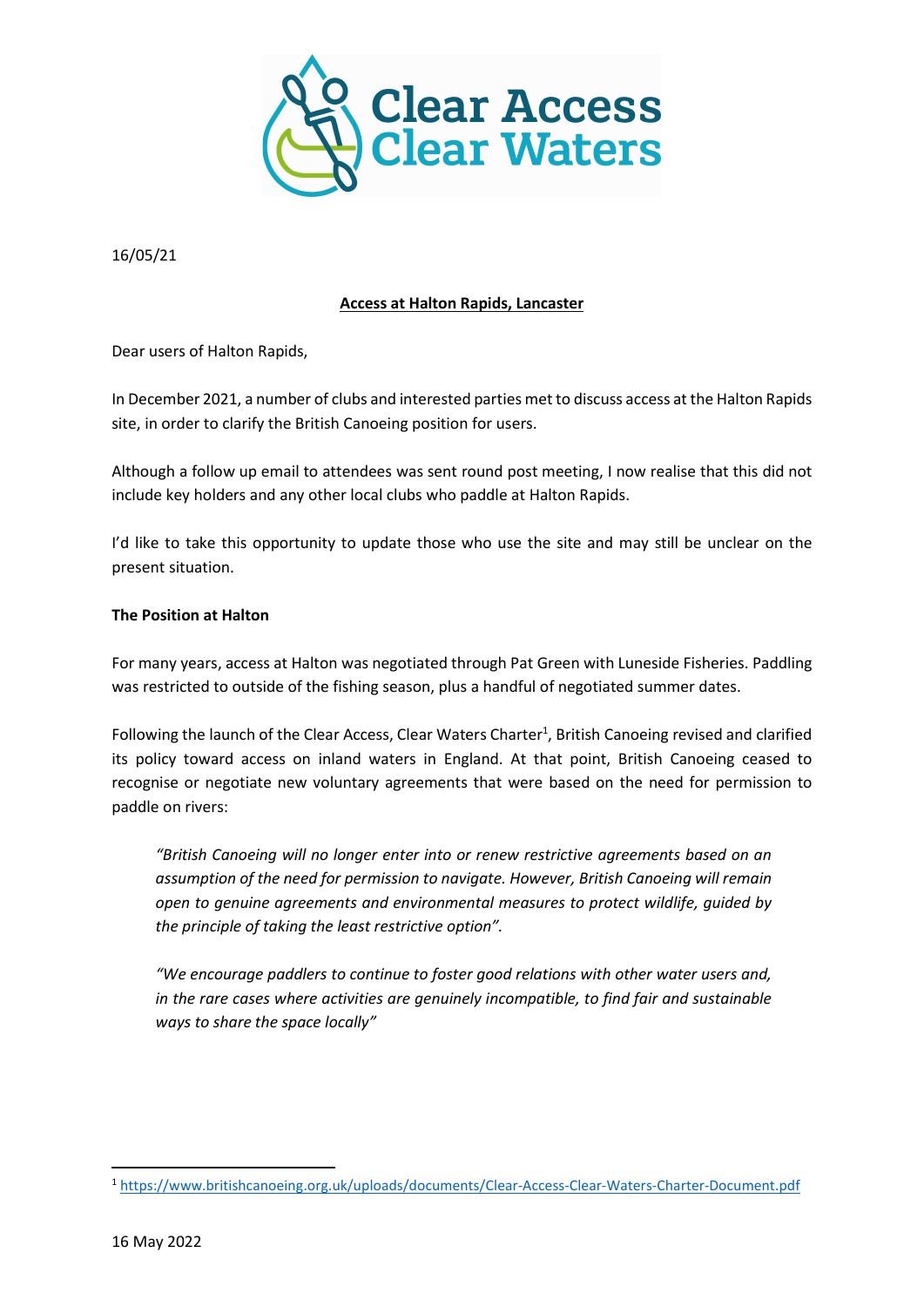

Subsequently, we updated the Halton Rapids website to state:

Between April 1<sup>st</sup> and October 31<sup>st</sup>, Halton Rapids is a very popular angling venue, managed by Luneside Fishery. All users are encouraged to share the space respectfully and responsibly at all times. Paddlers are respectfully requested to refrain from undue disturbance of angling, in the interests of ensuring all users can enjoy fair, shared, sustainable open access.

# Access at Halton

British Canoeing believes that paddling can happen all year round, as long as all users share the space with respect and care. Paddlers should be aware that Halton is a very popular fishery and the prime season for that is during summer months. While this should not prevent paddling activity all together, users of the site should be respectful and sensitive to all who enjoy the site.

In order to minimise the risk of conflict, we are recommending that paddlers do not gather in large groups or occupy pools that are being fished during the main fishing season. If you encounter an angler, alert them to your presence and ask which way they wish you to pass them.

Clearly as with any popular recreational site, it is almost impossible to manage numbers of users, especially participants who have no connection to British Canoeing or local clubs. We would simply ask paddlers to be mindful of the sensitivities during summer and take responsible decisions based on the conditions.

British Canoeing is also recommending that paddlers who choose to paddle during the summer, launch and land from the South bank.

Ultimately the decision of whether to paddle at Halton in summer is up to the individual or club to decide. Nationally, there remains uncertainty around the law relating to access to inland waters in England and we know this position is disputed. While we cannot mitigate those legal uncertainties, we can take steps to minimise the chance of conflict occurring through our own actions.

We firmly believe that if paddlers are able to use the site responsibly and sensitively during the fishing season, there is no reason the two cannot coexist all year round.